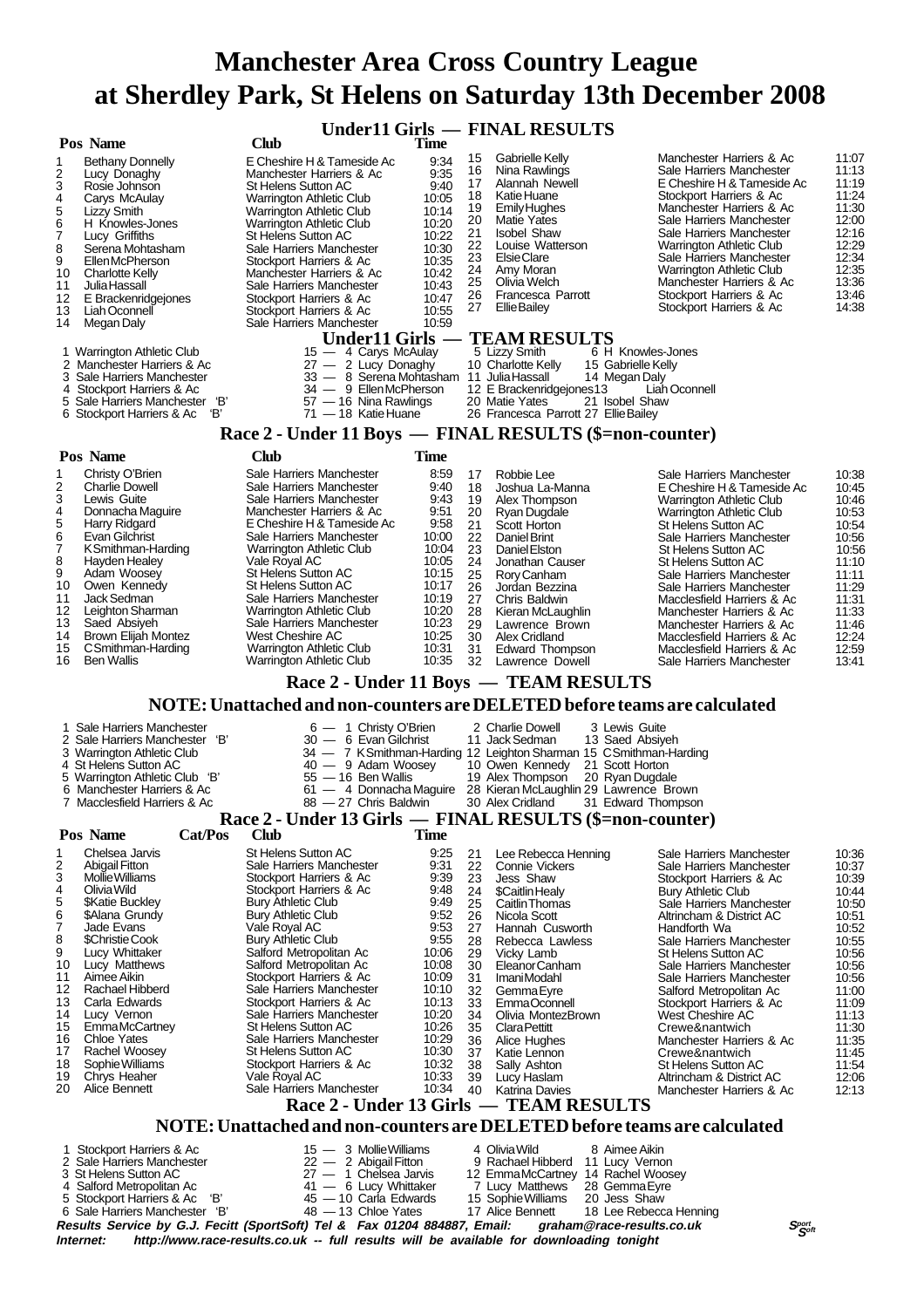### **Race 3 - Under 13 Boys — FINAL RESULTS (\$=non-counter)**

| Pos Name<br>Club                                                                                                                                                                                                                                                                                                   |                                                                                                                                                                                                                                                                                                                                                                                | Time                                                                                                                       |                                                                             |                                                                                                                                                                                                                                                         |                                                                                                                                                                                                                                                                                                                                                                                                |                                                                                                                            |
|--------------------------------------------------------------------------------------------------------------------------------------------------------------------------------------------------------------------------------------------------------------------------------------------------------------------|--------------------------------------------------------------------------------------------------------------------------------------------------------------------------------------------------------------------------------------------------------------------------------------------------------------------------------------------------------------------------------|----------------------------------------------------------------------------------------------------------------------------|-----------------------------------------------------------------------------|---------------------------------------------------------------------------------------------------------------------------------------------------------------------------------------------------------------------------------------------------------|------------------------------------------------------------------------------------------------------------------------------------------------------------------------------------------------------------------------------------------------------------------------------------------------------------------------------------------------------------------------------------------------|----------------------------------------------------------------------------------------------------------------------------|
| Liam Burthem<br>Joe Steward<br>2<br>3<br>Daniel Lawton<br>Kevin Acton<br>4<br>5<br>\$Nathan Milligan<br>\$Benn Heywood<br>6<br>Nathan Tipping<br>Daniel Richardson<br>8<br>9<br>Nyle Flynn<br>Khalid Absiveh<br>10<br>Matthew Atherton<br>11<br>12<br>Tommy Donnelly<br>James Parrott<br>13<br>Chris Bradley<br>14 | Warrington Athletic Club<br>E Cheshire H & Tameside Ac<br>Stockport Harriers & Ac<br>Handforth Wa<br><b>Bury Athletic Club</b><br>Bury Athletic Club<br>Vale Roval AC<br><b>Warrington Athletic Club</b><br>E Cheshire H & Tameside Ac<br>Sale Harriers Manchester<br>St Helens Sutton AC<br>E Cheshire H & Tameside Ac<br>Stockport Harriers & Ac<br>Sale Harriers Manchester | 13:14<br>13:17<br>13:50<br>14:13<br>14:17<br>14:19<br>14:26<br>14:35<br>14:48<br>14:50<br>14:56<br>14:58<br>14:59<br>15:15 | 15<br>16<br>18.<br>19<br>20<br>21<br>22<br>23<br>24<br>25<br>26<br>27<br>28 | Sam Stockman<br>Rvan Horton<br>Nick Gavle<br><b>Dominic Smith</b><br>Matt Wigglesworth<br>Michael Ellis<br><b>William Garner</b><br>Alex Bleakley<br>Daniel Gayne<br>Adam Burgess<br>Joseph Duffill<br>Matthew Barton<br>David Gerrard<br>Harry Duffill | Macclesfield Harriers & Ac<br>St Helens Sutton AC<br>Macclesfield Harriers & Ac<br>Macclesfield Harriers & Ac<br><b>Warrington Athletic Club</b><br>West Cheshire AC<br>Stockport Harriers & Ac<br>St Helens Sutton AC<br>Macclesfield Harriers & Ac<br>Warrington Athletic Club<br>Salford Metropolitan Ac<br>Manchester Harriers & Ac<br>Warrington Athletic Club<br>Salford Metropolitan Ac | 15:29<br>15.38<br>15:39<br>15.40<br>15:49<br>15:50<br>16:12<br>16:38<br>16:48<br>16:51<br>17:20<br>17:22<br>17:34<br>18:19 |
|                                                                                                                                                                                                                                                                                                                    |                                                                                                                                                                                                                                                                                                                                                                                |                                                                                                                            |                                                                             |                                                                                                                                                                                                                                                         |                                                                                                                                                                                                                                                                                                                                                                                                |                                                                                                                            |

#### **Race 3 - Under 13 Boys — TEAM RESULTS NOTE: Unattached and non-counters are DELETED before teams are calculated**

- 2 Warrington Athletic Club 24 1 Liam Burthem 6 Daniel Richardson 17 Matt Wigglesworth
- 3 Stockport Harriers & Ac 33 3 Daniel Lawton 11 James Parrott 19 William Garner
- 
- 5 Macclesfield Harriers & Ac
- 1 E Cheshire H & Tameside Ac 19 2 Joe Steward 7 Nyle Flynn 10 Tommy Donnelly<br>
2 Warrington Athletic Club 24 1 Liam Burthern 6 Daniel Richardson 17 Matt Wigglesword<br>
3 3 Daniel Lawton 11 James Parrott 19 William Gamer
	- -
- 4 St Helens Sutton AC 14 and 14 St Helens Sutton AC 14 Ayan Horton 20 Alex Bleakley<br>14 St Helens Sutton AC 14 13 Sam Stockman 15 Nick Gayle 16 Dominic Smith
	-

### **Race 3 - Under 15 Girls — FINAL RESULTS (\$=non-counter)**

|                                                                                 | Pos Name<br>Club                                                                                                                                                                                                                                                                                         |                                                                                                                                                                                                                                                                                                                                                                                                                                                            | Time                                                                                                                                                  |                                                                                                    |                                                                                                                                                                                                                                                                                                                       |                                                                                                                                                                                                                                                                                                                                                                                                                                                                                               |                                                                                                                                                       |
|---------------------------------------------------------------------------------|----------------------------------------------------------------------------------------------------------------------------------------------------------------------------------------------------------------------------------------------------------------------------------------------------------|------------------------------------------------------------------------------------------------------------------------------------------------------------------------------------------------------------------------------------------------------------------------------------------------------------------------------------------------------------------------------------------------------------------------------------------------------------|-------------------------------------------------------------------------------------------------------------------------------------------------------|----------------------------------------------------------------------------------------------------|-----------------------------------------------------------------------------------------------------------------------------------------------------------------------------------------------------------------------------------------------------------------------------------------------------------------------|-----------------------------------------------------------------------------------------------------------------------------------------------------------------------------------------------------------------------------------------------------------------------------------------------------------------------------------------------------------------------------------------------------------------------------------------------------------------------------------------------|-------------------------------------------------------------------------------------------------------------------------------------------------------|
| 2<br>3<br>4<br>5<br>6<br>8<br>9<br>10<br>11<br>12<br>13<br>14<br>15<br>16<br>17 | Megan Huxley<br>Danielle Wallis<br>Lucy Smith<br>Lucy Bunce<br>Imogen Nutter<br>Hannah Bishop<br>Helena Flippance<br>Emily Burns<br>Elizabeth Heaven<br>Nicola Berry<br>Sarah Simeen<br>Zoe Carter<br>Daniella Dagnall<br>Amelia Pettitt<br>Misha Nayakoliver<br>Victoria Calderbank<br>Samara Mohtasham | Vale Roval AC<br>Macclesfield Harriers & Ac<br>Altrincham & District AC<br>Macclesfield Harriers & Ac<br>Stockport Harriers & Ac<br>Vale Roval AC<br>Altrincham & District AC<br>Altrincham & District AC<br><b>Warrington Athletic Club</b><br>Stockport Harriers & Ac<br>Sale Harriers Manchester<br>Macclesfield Harriers & Ac<br>Salford Harriers<br>Vale Roval AC<br>Sale Harriers Manchester<br>Sale Harriers Manchester<br>Sale Harriers Manchester | 13:39<br>13:45<br>14:20<br>14:30<br>14:43<br>14:45<br>15:16<br>15:17<br>15:23<br>15:27<br>15:31<br>15:52<br>15:53<br>15:54<br>16:05<br>16:16<br>16:18 | 18<br>19<br>20<br>21<br>22<br>23<br>24<br>25<br>26<br>27<br>28<br>29<br>30<br>31<br>32<br>33<br>34 | Katie Ashcroft<br><b>Rachel Wilcock</b><br><b>Helen Shires</b><br>Victoria Hamilton<br>Nancy Clare<br>Laura Kassim<br>Suzanne Taylor<br>Louise Hayes<br>Robyn D'arcy<br>Megan Ashcroft<br>Sally Radcliffe<br>Jenny Lamb<br>Mary Rawlings<br>Emilie Rosevere<br>Natasha Dunn<br>Becky O'Brien<br><b>Heather Beeton</b> | <b>Warrington Athletic Club</b><br>St Helens Sutton AC<br>Trafford Athletic Club<br><b>Warrington Athletic Club</b><br>Sale Harriers Manchester<br>Salford Metropolitan Ac<br>Salford Metropolitan Ac<br><b>St Helens Sutton AC</b><br>Trafford Athletic Club<br><b>Warrington Athletic Club</b><br>Trafford Athletic Club<br>St Helens Sutton AC<br>Sale Harriers Manchester<br>Sale Harriers Manchester<br>Trafford Athletic Club<br>St Helens Sutton AC<br><b>Warrington Athletic Club</b> | 16:19<br>16:20<br>16:28<br>16:32<br>16:35<br>16:42<br>16:47<br>16:52<br>16:53<br>16.58<br>17:32<br>17:48<br>18:01<br>18:21<br>18:27<br>18:36<br>19:34 |

### **Race 3 - Under 15 Girls — TEAM RESULTS**

#### **NOTE: Unattached and non-counters are DELETED before teams are calculated**

- 1 Altrincham & District AC 18 3 Lucy Smith 7 Helena Flippance 8 Emily Burns<br>2 Macclesfield Harriers & Ac 18 2 Danielle Wallis 4 Lucy Bunce 12 Zoe Carter
- 
- 

**-**

- 
- 
- 6 Sale Harriers Manchester 'B' 69 17 Samara Mohtasham 22 Nancy Clare 30 Mary Rawlings 7 St Helens Sutton AC 73 19 Rachel Wilcock 25 Louise Hayes 29 Jenny Lamb
- 8 Trafford Athletic Club 74 20 Helen Shires 26 Robyn D'arcy 28 Sally Radcliffe
- 
- 2 Macclesfield Harriers & Ac 18 2 Danielle Wallis 3 Vale Royal AC 21 1 Megan Huxley<br>
4 Sale Harriers Manchester 42 11 Sarah Simeen
	-
- 5 Warrington Athletic Club 48 9 Elizabeth Heaven 18 Katie Ashcroft 21 Victoria Hamilton
	-
	-
	-
- 3 Vale Royal AC 21 1 Megan Huxley 6 Hannah Bishop 14 Amelia Pettitt 4 Sale Harriers Manchester 42 11 Sarah Simeen 15 Misha Nayakoliver 16 Victoria Calderbank
	- -
- -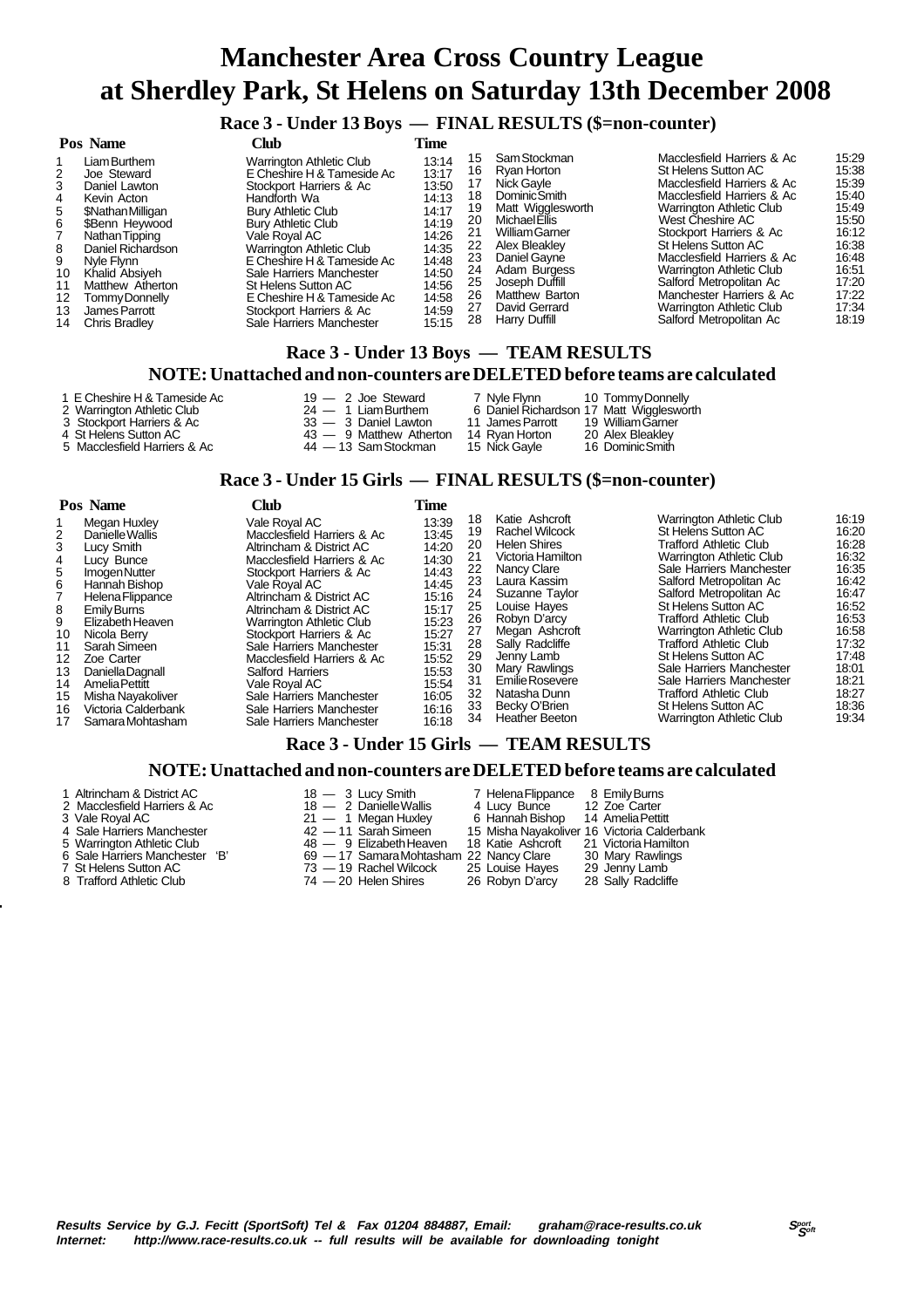**Race 4 - Under 15 Boys — FINAL RESULTS**

|                                                                                             | Pos Name                                                                                                                                                                                                                                                                                                                       | <b>Club</b>                                                                                                                                                                                                                                                                                                                                                                                                                                                                                                                                                     | Time                                                                                                                                                                    |                                                                                                          |                                                                                                                                                                                                                                                                                                                                                  |                                                                                                                                                                                                                                                                                                                                                                                                                                                                                           |                                                                                                                                                                |
|---------------------------------------------------------------------------------------------|--------------------------------------------------------------------------------------------------------------------------------------------------------------------------------------------------------------------------------------------------------------------------------------------------------------------------------|-----------------------------------------------------------------------------------------------------------------------------------------------------------------------------------------------------------------------------------------------------------------------------------------------------------------------------------------------------------------------------------------------------------------------------------------------------------------------------------------------------------------------------------------------------------------|-------------------------------------------------------------------------------------------------------------------------------------------------------------------------|----------------------------------------------------------------------------------------------------------|--------------------------------------------------------------------------------------------------------------------------------------------------------------------------------------------------------------------------------------------------------------------------------------------------------------------------------------------------|-------------------------------------------------------------------------------------------------------------------------------------------------------------------------------------------------------------------------------------------------------------------------------------------------------------------------------------------------------------------------------------------------------------------------------------------------------------------------------------------|----------------------------------------------------------------------------------------------------------------------------------------------------------------|
| 2<br>3<br>4<br>5<br>6<br>8<br>9<br>10<br>11<br>12<br>13<br>14<br>15<br>16<br>17<br>18<br>19 | Liam Renton<br><b>Richard Hindley</b><br>Calum Murray<br><b>Ryan Ganose</b><br>Matthew Pontifex<br>Jamie White<br>Lewis Healey<br>Josh Morse<br>Luke Kinch<br>Jack Gleave<br>Alex Birchall<br>Andrew Miles<br>Kyle Conway<br>Chris Smith<br>Alex Wort<br>Dillon Bezzina<br>Steven Darbyshire<br>Josh Smith<br>Shaun Richardson | West Cheshire AC<br>Stockport Harriers & Ac<br>Macclesfield Harriers & Ac<br>Altrincham & District AC<br><b>Warrington Athletic Club</b><br>St Helens Sutton AC<br>Vale Roval AC<br>Altrincham & District AC<br><b>Warrington Athletic Club</b><br><b>Warrington Athletic Club</b><br>Sale Harriers Manchester<br>Vale Roval AC<br>Sale Harriers Manchester<br><b>Warrington Athletic Club</b><br><b>Warrington Athletic Club</b><br>Sale Harriers Manchester<br><b>Warrington Athletic Club</b><br>Altrincham & District AC<br><b>Warrington Athletic Club</b> | 17:37<br>18:00<br>18:08<br>18:18<br>18:38<br>18:41<br>18:42<br>18:48<br>18:55<br>19:07<br>19:14<br>19:14<br>19:18<br>19:26<br>19:29<br>19:41<br>19:49<br>20:05<br>20:07 | 20<br>21<br>22<br>23<br>24<br>25<br>26<br>27<br>28<br>29<br>30<br>31<br>32<br>33<br>34<br>35<br>36<br>37 | Zach Bamber<br><b>Henry Buttress</b><br>Jack Donnelly<br>Nathan Brown<br>Adam Jefferson<br>Andrew Zimmer<br><b>Michael Hilton</b><br>James Grannan<br><b>Rvan Wallis</b><br>Kray Smith<br><b>William Gavne</b><br>Matthew Jakman<br><b>Connor Pritchard</b><br>James Mothershaw<br>Rvan Wilson<br>Jake Eyre<br>Russ Weightman<br>Michael Howgood | Vale Royal AC<br><b>Warrington Athletic Club</b><br>E Cheshire H & Tameside Ac<br>St Helens Sutton AC<br><b>Warrington Athletic Club</b><br>Vale Royal AC<br><b>Warrington Athletic Club</b><br>Handforth Wa<br>Macclesfield Harriers & Ac<br>Stockport Harriers & Ac<br>Macclesfield Harriers & Ac<br>Vale Roval AC<br>West Cheshire AC<br>Macclesfield Harriers & Ac<br>St Helens Sutton AC<br>Salford Metropolitan Ac<br>Macclesfield Harriers & Ac<br><b>Warrington Athletic Club</b> | 20:18<br>20:31<br>20:41<br>20:48<br>20:49<br>21:13<br>21:21<br>21:30<br>21:35<br>22:06<br>22:42<br>22:43<br>23:00<br>23:21<br>23:30<br>23:48<br>25:16<br>26:11 |
|                                                                                             |                                                                                                                                                                                                                                                                                                                                | $\mathbf{r}$ and $\mathbf{r}$                                                                                                                                                                                                                                                                                                                                                                                                                                                                                                                                   | $\rightarrow$ $\rightarrow$ $\rightarrow$                                                                                                                               |                                                                                                          | <b>THE LA F RECEIP HOL</b>                                                                                                                                                                                                                                                                                                                       |                                                                                                                                                                                                                                                                                                                                                                                                                                                                                           |                                                                                                                                                                |

#### **Race 4 - Under 15 Boys — TEAM RESULTS**

| 1 Warrington Athletic Club     | $24 - 5$ Matthew Pontifex | 9 Luke Kinch    | 10 Jack Gleave       |
|--------------------------------|---------------------------|-----------------|----------------------|
| 2 Altrincham & District AC     | 30 - 4 Ryan Ganose        | 8 Josh Morse    | 18 Josh Smith        |
| 3 Vale Royal AC                | 39 — 7 Lewis Healey       | 12 Andrew Miles | 20 Zach Bamber       |
| 4 Sale Harriers Manchester     | $40 - 11$ Alex Birchall   | 13 Kyle Conway  | 16 Dillon Bezzina    |
| 5 Warrington Athletic Club 'B' | $46 - 14$ Chris Smith     | 15 Alex Wort    | 17 Steven Darbyshire |
| 6 Macclesfield Harriers & Ac   | $61 - 3$ Calum Murray     | 28 Ryan Wallis  | 30 William Gayne     |
| 7 St Helens Sutton AC          | $63 - 6$ Jamie White      | 23 Nathan Brown | 34 Ryan Wilson       |

#### **Race 4 - Under 17 Women — FINAL RESULTS**

|   | Pos Name                                                                                                                      | <b>Club</b>                                                                                                                                                              |                                                             |                                                                                                                                               |                                                                                                                                                                              |                                                             |
|---|-------------------------------------------------------------------------------------------------------------------------------|--------------------------------------------------------------------------------------------------------------------------------------------------------------------------|-------------------------------------------------------------|-----------------------------------------------------------------------------------------------------------------------------------------------|------------------------------------------------------------------------------------------------------------------------------------------------------------------------------|-------------------------------------------------------------|
| 2 | Rebecca Craigie<br><b>Bryony Pearce</b><br>Kathy Stringer<br>Jade Flvnn<br>Sarah Griffiths<br>Natalie Garrity<br>Aisling Toal | Vale Roval AC<br>Stockport Harriers & Ac<br>Vale Roval AC .<br>E Cheshire H & Tameside Ac<br>Warrington Athletic Club<br>St Helens Sutton AC<br>Sale Harriers Manchester | 19:11<br>20:20<br>20:30<br>22:25<br>22:46<br>23:02<br>23:13 | <b>Beatrice Cordingley</b><br>Chelsea Salisbury<br>H Drillingcourt<br>GemmaMavled<br>Siobhan Hattersley<br>Patricia Lewis<br>Katie Vandewalle | Sale Harriers Manchester<br>E Cheshire H & Tameside Ac<br>St Helens Sutton AC<br>Vale Roval AC<br>St Helens Sutton AC<br>Salford Metropolitan Ac<br>Warrington Athletic Club | 23:31<br>24:03<br>24:30<br>25:26<br>26:03<br>26:35<br>27:09 |

#### **Race 4 - Under 17 Women — TEAM RESULTS**

1 Vale Royal AC 15 — 1 Rebecca Craigie 13 Kathy Stringer 11 Gemma Mayled 2 St Helens Sutton AC 28 — 6 Natalie Garrity 10 H Drillingcourt 12 Siobhan Hattersley

### **Race 5 - Under 17 Men — FINAL RESULTS**

|                                                   | Pos Name                                                                                                                                                                                                      | Club                                                                                                                                                                                                                                                                                                                                            | Time                                                                                                     |                                                          |                                                                                                                                                                                     |                                                            |                                                                                                                                                                                                                                                                                                       |                                                                                                 |
|---------------------------------------------------|---------------------------------------------------------------------------------------------------------------------------------------------------------------------------------------------------------------|-------------------------------------------------------------------------------------------------------------------------------------------------------------------------------------------------------------------------------------------------------------------------------------------------------------------------------------------------|----------------------------------------------------------------------------------------------------------|----------------------------------------------------------|-------------------------------------------------------------------------------------------------------------------------------------------------------------------------------------|------------------------------------------------------------|-------------------------------------------------------------------------------------------------------------------------------------------------------------------------------------------------------------------------------------------------------------------------------------------------------|-------------------------------------------------------------------------------------------------|
| 2<br>3<br>4<br>5<br>6<br>8<br>9<br>10<br>11<br>12 | Harry Ellis<br>Rvan Worland<br>Chris Kays<br>Tom Jervis<br><b>Ryan Gould</b><br><b>Jack Morris</b><br>James Ellis<br>James Wignall<br><b>Ed Crowther</b><br>John Ashcroft<br>Callum Greenwood<br>Danny Hughes | <b>Warrington Athletic Club</b><br>Sale Harriers Manchester<br>E Cheshire H & Tameside Ac<br><b>Warrington Athletic Club</b><br>E Cheshire H & Tameside Ac<br>Stockport Harriers & Ac<br><b>Warrington Athletic Club</b><br>Sale Harriers Manchester<br>Vale Royal AC<br>St Helens Sutton AC<br>Sale Harriers Manchester<br>St Helens Sutton AC | 23:59<br>24:50<br>25:32<br>25:36<br>25:51<br>26:03<br>26:25<br>26:52<br>27:02<br>27:10<br>27:11<br>27:30 | 13<br>14<br>15<br>16<br>18<br>19<br>20<br>21<br>22<br>23 | Josh Kinch<br>Jamie Wilson<br>David Griffiths<br>Alex Lett<br>Jake Healy<br>James Bvers<br><b>Stewart Nichol</b><br>Callum Rowlinson<br>Adam Fackey<br>Glyn Windebank<br>Adam Dolan |                                                            | <b>Warrington Athletic Club</b><br>Salford Harriers<br>St Helens Sutton AC<br>Sale Harriers Manchester<br><b>St Helens Sutton AC</b><br>Trafford Athletic Club<br>Altrincham & District AC<br>Sale Harriers Manchester<br>St Helens Sutton AC<br>Sale Harriers Manchester<br>Altrincham & District AC | 28:09<br>28:42<br>28:57<br>29:19<br>29:22<br>30:08<br>30:10<br>30.50<br>31:27<br>32:22<br>33:03 |
|                                                   |                                                                                                                                                                                                               | Race 5 - Under 17 Men — TEAM RESULTS                                                                                                                                                                                                                                                                                                            |                                                                                                          |                                                          |                                                                                                                                                                                     |                                                            |                                                                                                                                                                                                                                                                                                       |                                                                                                 |
|                                                   | 1 Warrington Athletic Club<br>2 Sale Harriers Manchester<br>3 St Helens Sutton AC<br>'В'<br>4 Sale Harriers Manchester                                                                                        | $12 - 1$ Harry Ellis<br>$21 - 2$ Ryan Worland<br>$37 - 10$ John Ashcroft<br>$58 - 16$ Alex Lett                                                                                                                                                                                                                                                 |                                                                                                          |                                                          | 4 Tom Jervis<br>8 James Wignall<br>12 Danny Hughes<br>20 Callum Rowlinson 22 Glyn Windebank                                                                                         | 7 James Ellis<br>11 Callum Greenwood<br>15 David Griffiths |                                                                                                                                                                                                                                                                                                       |                                                                                                 |

 **Race 5 - Under 20 Women — FINAL RESULTS**

| Pos Name    | Club                     | Time  |
|-------------|--------------------------|-------|
| Amy Talbot  | Warrington Athletic Club | 29:03 |
| Kate Howard | Vale Royal AC            | 33:13 |

| 2 | Kate Howard      |
|---|------------------|
|   | <b>Cenel 1/2</b> |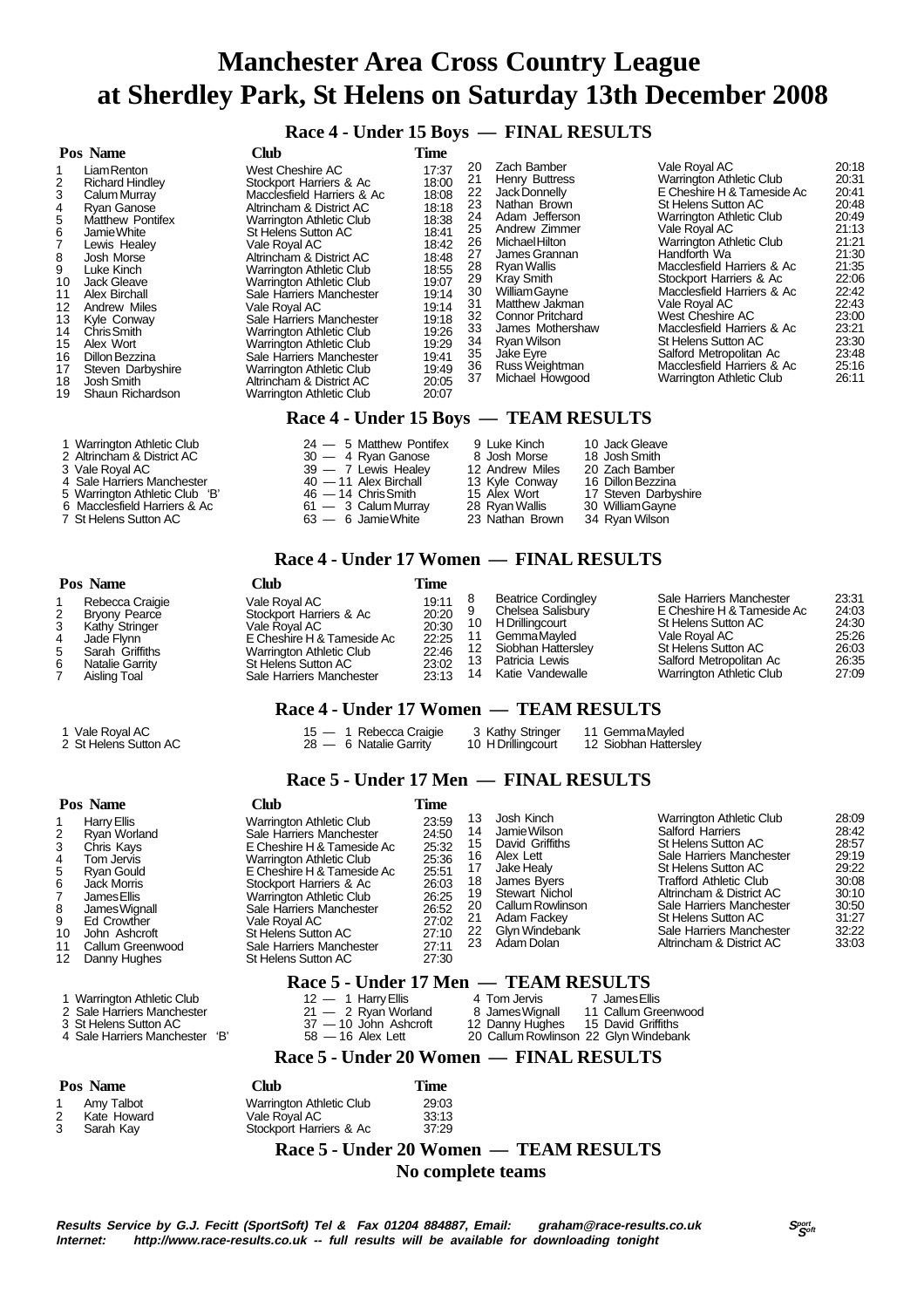**Senior Women — FINAL RESULTS (\$=non-counter)**

|          | Pos Name                           | Cat/Pos         |                | Club                                                | <b>Time</b>    |          |                                       |                 |                                                           |                |
|----------|------------------------------------|-----------------|----------------|-----------------------------------------------------|----------------|----------|---------------------------------------|-----------------|-----------------------------------------------------------|----------------|
| 1        | [2nd] Olivia Walwyn                |                 |                | Altrincham & District AC                            | 31:48          | 40       | Joanne Street                         |                 | Sale Harriers Manchester                                  | 41:14          |
| 2        | Donna Riding                       |                 |                | Sale Harriers Manchester                            | 33:04          | 41       | <b>Vicky Smith</b>                    |                 | <b>Belle Vue Racers</b>                                   | 41:37          |
| 3        | Jackie Fairchild                   |                 |                | Und 1 Trafford Athletic Club                        | 33:08          | 42       | Alexis Dinsmor                        | L <sub>55</sub> | 1 Stockport Harriers & Ac                                 | 41:45          |
| 4        | <b>Claire Stevinson</b>            |                 |                | <b>Wilmslow Running Club</b>                        | 34:20          | 43       | Melissa Davis                         |                 | <b>Trafford Athletic Club</b>                             | 41:56          |
| 5        | \$Lisa Dent                        |                 |                | Ambleside Ac                                        | 34:34          | 44       | Eleanor Robinson                      | L35             | 9 West Cheshire AC                                        | 42:08          |
| 6        | Gemma Connolly                     |                 |                | <b>St Helens Sutton AC</b>                          | 34:49          | 45       | Joanna Lee                            |                 | <b>St Helens Sutton AC</b>                                | 42:12          |
| 7        | Rachel Chatwin                     | L35             | $\overline{1}$ | Stockport Harriers & Ac                             | 35:08          | 46       | Steph Goodchild                       | L40             | 6 Manchester Ymca Harriers                                | 42:22          |
| 8        | Vicky McKinnon                     |                 |                | Wilmslow Running Club                               | 35:10          | 47       | Lisa Davies                           |                 | L35 10 West Cheshire AC                                   | 42:26          |
| 9        | Louise Whittaker                   |                 |                | Sale Harriers Manchester                            | 35:31          | 48       | Jayne Lawton                          |                 | L35 11 Stockport Harriers & Ac                            | 42:33          |
| 10       | Joanne Dawes                       |                 |                | <b>Trafford Athletic Club</b>                       | 36:10          | 49       | Lucy Hickey                           | L45             | 4 Trafford Athletic Club                                  | 42:44          |
| 11       | Emily Beedham                      |                 |                | Sale Harriers Manchester                            | 36:13          | 50       | Barbara Murray                        | L <sub>50</sub> | 3 Macclesfield Harriers & Ac                              | 42:54          |
| 12       | Victoria O'Donnell                 |                 |                | <b>Trafford Athletic Club</b>                       | 36:20          | 51       | Marie Kay                             |                 | L35 12 Stockport Harriers & Ac                            | 42:57          |
| 13       | Kristy Readman                     |                 |                | Macclesfield Harriers & Ac                          | 36:22          | 52       | Jenny Clink                           |                 | Sale Harriers Manchester                                  | 43:11          |
| 14       | Sarah Harris                       |                 |                | Macclesfield Harriers & Ac                          | 36:31          | 53       | Siobhan Lydon                         |                 | L35 13 Trafford Athletic Club                             | 43:15          |
| 15       | Alison Drasdo                      | L40             |                | 1 Trafford Athletic Club                            | 36:39          | 54       | <b>Maureen Wilkins</b>                | L40             | 7 Stockport Harriers & Ac                                 | 43:22          |
| 16       | <b>Cath Carney</b>                 | L35             |                | 2 Belle Vue Racers                                  | 37:01          | 55<br>56 | <b>\$Wkefield</b><br>Karen McCrackle  | L <sub>50</sub> | 4 Northern Veterans Ac<br>Stockport Harriers & Ac         | 43:25<br>43:29 |
| 17       | Anna Verges                        | L35             |                | 3 Trafford Athletic Club                            | 37:24          | 57       |                                       |                 |                                                           | 43:39          |
| 18       | <b>Carley Davies</b>               |                 |                | Stockport Harriers & Ac                             | 37:29          | 58       | Angela Maziere<br><b>IonaCummings</b> |                 | L45 5 Wilmslow Running Club<br>Macclesfield Harriers & Ac | 43:56          |
| 19       | <b>Sally Gilliver</b>              | L45             |                | 1 Wilmslow Running Club                             | 37:58          | 59       | <b>Christine Dempsey</b>              | L45             | 6 St Helens Sutton AC                                     | 44:33          |
| 20       | Sarah Newman                       |                 |                | <b>Trafford Athletic Club</b>                       | 38:00          | 60       | <b>Christine Dickinson</b>            | L45             | 7 St Helens Sutton AC                                     | 45:11          |
| 21       | Estelle McGuire                    | L40             |                | 2 Stockport Harriers & Ac                           | 38:21          | 61       | <b>Lauren Davies</b>                  |                 | Sale Harriers Manchester                                  | 45:20          |
| 22       | Jackie Cordingley                  | L <sub>50</sub> | 1              | Sale Harriers Manchester                            | 38:31          | 62       | Annie Hirsch                          | L <sub>50</sub> | 5 Belle Vue Racers                                        | 45:46          |
| 23       | Sandra Lewis                       |                 |                | Altrincham & District AC                            | 38:33          | 63       | Kyrinda Hurstmoore                    | L40             | 8 Middleton Harriers Ac                                   | 45:50          |
| 24       | Sarah Aylmer                       | L45             |                | 2 Stockport Harriers & Ac                           | 38:35          | 64       | Deborah Beresford                     | L40             | 9 Manchester Harriers & Ac                                | 46:01          |
| 25       | Kate Sutton                        | L45             |                | 3 Wilmslow Running Club                             | 38:44          | 65       | Ann McLaughlin                        | L45             | 8 Manchester Harriers & Ac                                | 47:16          |
| 26       | Louise Hogg                        | L35             |                | 4 St Helens Sutton AC                               | 39:06          | 66       | Kasey Lynch                           |                 | Wilmslow Running Club                                     | 47:35          |
| 27<br>28 | Anneka Sanders                     |                 |                | <b>Salford Harriers</b>                             | 39:41<br>39:48 | 67       | <b>Liz</b> Hall                       |                 | Manchester Ymca Harriers                                  | 47:45          |
| 29       | Catherine Voyce<br>Julia Eccleston | L35             |                | Macclesfield Harriers & Ac<br>5 St Helens Sutton AC | 39:49          | 68       | Sue Todd                              | L45             | 9 Manchester Ymca Harriers                                | 47:45          |
| 30       | <b>Helen Garner</b>                | L35             |                | 6 Stockport Harriers & Ac                           | 39:55          | 69       | Sue Exon                              | L <sub>55</sub> | 2 Trafford Athletic Club                                  | 48:11          |
| 31       | Jo Clishammarsh                    | L35             |                | 7 St Helens Sutton AC                               | 39:57          | 70       | DeeO'Neill                            |                 | L40 10 Belle Vue Racers                                   | 49:54          |
| 32       | Nicky Mowat                        | L <sub>50</sub> |                | 2 Wilmslow Running Club                             | 40:07          | 71       | Janet Booker                          | L50             | 6 Stockport Harriers & Ac                                 | 50:20          |
| 33       | Bev Ganose                         | L40             |                | 3 Altrincham & District AC                          | 40:11          | 72       | <b>Sarah Miles</b>                    |                 | <b>Wilmslow Running Club</b>                              | 50:24          |
| 34       | Katy Green                         | L35             |                | 8 Wilmslow Running Club                             | 40:11          | 73       | Julia Foy                             |                 | L35 14 Belle Vue Racers                                   | 52:00          |
| 35       | Sally Howarth                      | L40             |                | 4 Trafford Athletic Club                            | 40:27          | 74       | Maxine Grimshaw                       |                 | L45 10 Belle Vue Racers                                   | 53:37          |
| 36       | Jill Osgood                        |                 |                | <b>Belle Vue Racers</b>                             | 40:30          | 75       | Claire Irons                          |                 | Warrington Athletic Club                                  | 54:00          |
| 37       | <b>Ruth Hart</b>                   |                 |                | Manchester Ymca Harriers                            | 40:52          | 76       | Janet Wyles                           |                 | L <sub>40</sub> 11 Mantriathlon                           | 54:05          |
| 38       | Rosie Fearon                       |                 |                | <b>Trafford Athletic Club</b>                       | 41:01          | 77       | Naomi Grant                           |                 | L35 15 Sale Harriers Manchester                           | 55:12          |
| 39       | Carole Harrison                    | L40             |                | 5 Altrincham & District AC                          | 41:07          | 78       | Jean Skitt                            | L60             | 1 Manchester Harriers & Ac                                | 57:40          |
|          |                                    |                 |                |                                                     |                | 79       | Clare Welch                           |                 | L40 12 Mantriathlon                                       | 1:00:48        |
|          |                                    |                 |                |                                                     |                |          | <b>Senior Women — TEAM RESULTS</b>    |                 |                                                           |                |
|          |                                    | $\cdots$        |                |                                                     |                |          |                                       |                 |                                                           |                |

### **NOTE: Unattached and non-counters are DELETED before teams are calculated**

1 Trafford Athletic Club 37 - 3 Jackie Fairchild 9 Joanne Dawes 11 Victoria O'Donnell 14 Alison Drasdo<br>2 Sale Harriers Manchester 14 - 2 Donna Riding 8 Louise Whittaker 10 Emily Beedham 21 Jackie Cordingley<br>3 Wilmslow Runn 2 Sale Harriers Manchester 41 — 2 Donna Riding 8 Louise Whittaker 8 Louise Whittaker 10 Emily Beedham 21 Jackson 21 Jackie Cordinal Beedham 20 Jackie China 20 Donna Riding 8 Louise Whittaker 8 Whittaker 10 Emily Beedham 21 3 Wilmslow Running Club 53 - 4 Claire Stevinson 7 Vicky McKinnon 18 Sally Gilliver 24 Kate Sutton 3<br>4 Stockport Harriers & Ac 6 - 6 Rachel Chatwin 17 Carley Davies 20 Estelle McGuire 23 Sarah Aylmer 4 Stockport Harriers & Ac 66 — 6 Rachel Chatwin 17 Carley Davies 20 Estelle McGuire 24 Kate Sutton<br>4 Stockport Harriers & Ac 66 — 6 Rachel Chatwin 17 Carley Davies 20 Estelle McGuire 23 Sarah Aylmer<br>5 St Helens Sutton AC 8 5 St Helens Sutton AC 88 — 5 Gemma Connolly 25 Louise Hogg 28 Julia Eccleston 30 Jo Clishammarsh 6 Altrincham & District AC 93 — 1 [2nd] Olivia Walwyn 22 Sandra Lewis 32 Bev Ganose 38 Carole Harrison 7 Macclesfield Harriers & Ac 101 - 12 Kristy Readman 13 Sarah Harris 27 Catherine Voyce 49 Barbara Murray 8 Trafford Athletic Club 18 106 - 16 Anna Verges 19 Sarah Newman 34 Sally Howarth 37 Rosie Fearon 9 Belle Vue Racers 8 Trafford Athletic Club 'B' 106 — 16 Anna Verges 19 Sarah Newman 34 Sally Howarth 37 Rosie Fearon 9 Belle Vue Racers 150 — 15 Cath Carney 35 Jill Osgood 40 Vicky Smith 60 Annie Hirsch 110 Stockport Harriers & Ac 'B' 167 — 16 Cath Carney 156 Jill Osgood 140 Vicky Smith 19 Stockport Harriers & Ac 'B' 167 — 29 Helen Garner 11 Alexis Dinsmor 17 Jayne Lawton 160 Annie Hirsch 187 (187 – 29 Helen Garner 121 Al 11 Wilmslow Running Club <sup>"</sup>B' 183 — 31 Nicky Mow<br>12 Manchester Ymca Harriers 212 — 36 Ruth Hart 12 Manchester Ymca Harriers 212 — 36 Ruth Hart 45 Steph Goodchild 65 Liz Hall 66 Sue Todd<br>13 Sale Harriers Manchester 'B' 224 — 39 Joanne Street 51 Jenny Clink 59 Lauren Davies 75 Naomi Grant 13 Sale Harriers Manchester 'B'